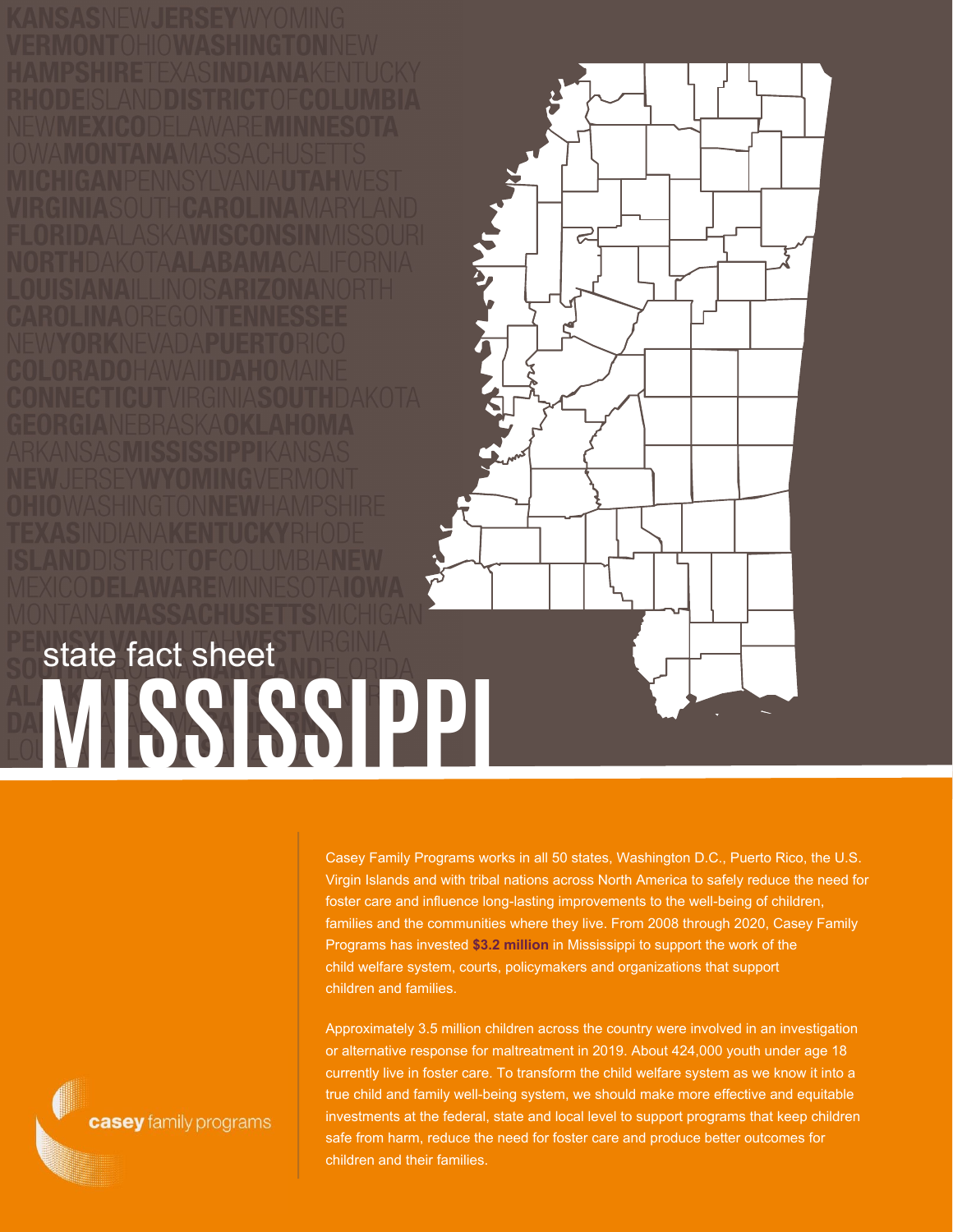We talk about a "foster care system," but the goal is to create a child and family well-being system that prevents abuse and neglect and helps every child grow up safely in his or her own family whenever possible. Rather than waiting for maltreatment to occur, we can improve the safety of children who have come to the attention of child protective services by helping their families with evidence-based and promising practices.

Across Mississippi in 2019, approximately:



Most states currently are limited to using the bulk of the \$9.8 billion in dedicated federal child welfare funding only for services related to foster care. The Family First Prevention Services Act of 2018 and the Family First Transition Act of 2019 provide states with the historic opportunity to invest federal funding to support preventive services, including substance abuse, mental health and parental skill training, so more children can remain safely at home. States and tribes now have access to new federal prevention resources to help keep children safe from harm in the first place by helping strengthen their families.

How federal child welfare funding is currently aligned in Mississippi\*:

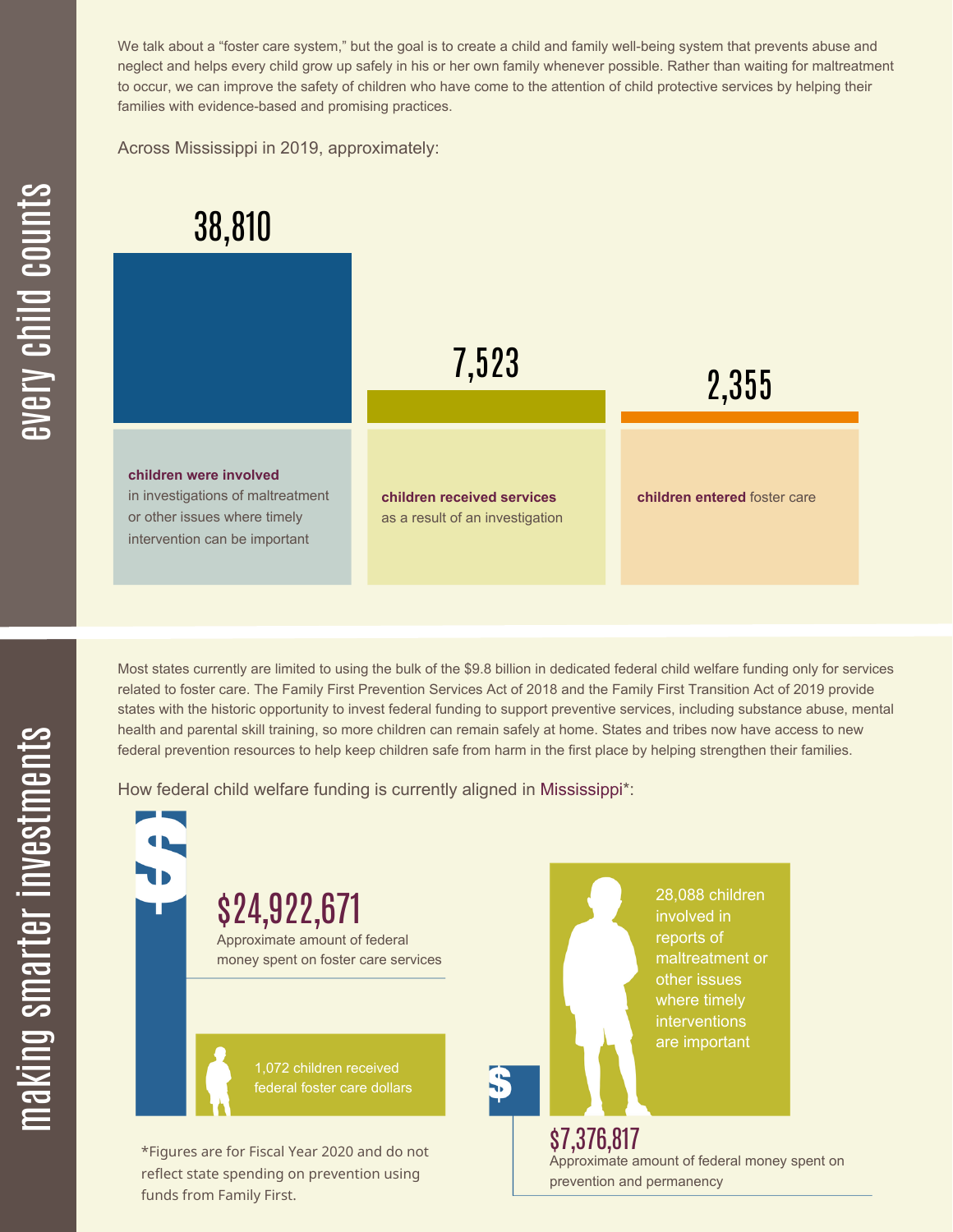$\overline{\phantom{1}}$  $\overline{\mathbf \Theta}$  $\overline{\mathbf{C}}$ <u>pin</u>  $\overline{\mathbf{C}}$  $\overline{\mathbf{C}}$  $\equiv$  $\overline{\mathbf{c}}$  $\overline{\phantom{0}}$  $\boldsymbol{\mathcal{O}}$ a  $\overrightarrow{\mathbf{e}}$ 

Safety and effective response go hand in hand. Most children enter foster care due to neglect and other reasons — not because of physical or sexual abuse. In Mississippi, providing targeted and effective interventions as soon as possible, including by accessing new federal resources provided under the Family First Prevention Services Act and the Family First Transition Act, can safely allow children to remain with their families and thrive.

93% of

do not

children in

**Mississippi** 

experience

occurrence of

maltreatment

a repeat

within six

months

Reasons children in Mississippi enter foster care:



\*"Other" includes parental substance abuse, child substance abuse, child disability, child behavior problems, parent death, parent incarceration, caretaker inability to cope, relinquishment or inadequate housing.

What happens to children who end up in foster care? Most are safely reunited with their own family or extended family. A significant number are adopted. Under the Family First Prevention Services Act, communities can more easily invest in helping more children to grow up in safe, stable families by providing appropriate and timely services prior to the need for removal, or after they return home or have been adopted.

Among children in Mississippi who exited foster care in 2019:



Numbers may not equal 100% due to rounding. \*"Other" includes transferred to another agency, ran away or died.